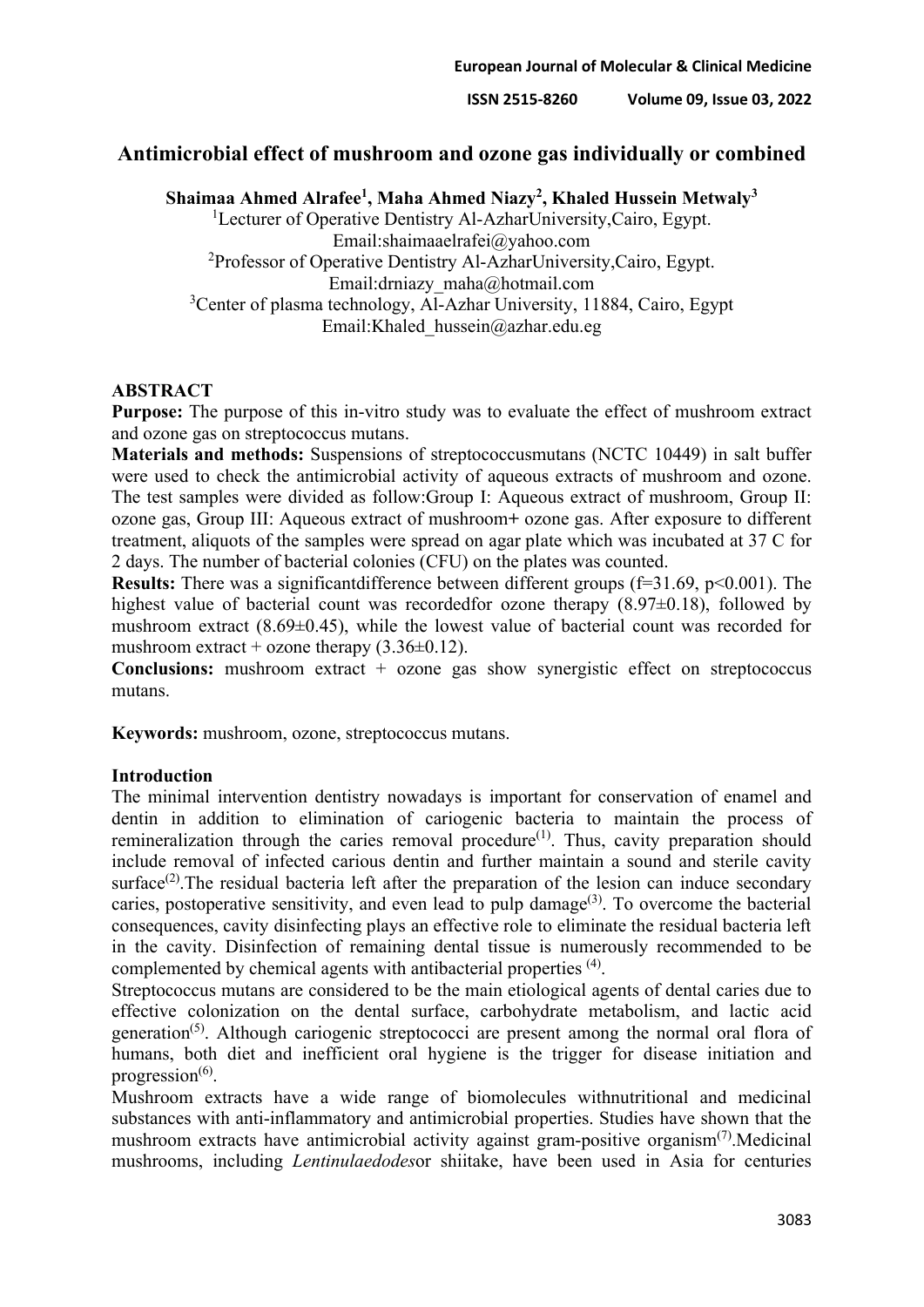knowing to have numerous health benefits, shiitake mushroom contain many chemical compounds which protect DNA from oxidative damage<sup>(8)</sup>.

Ozone is an energy-rich, and a highly unstable form of oxygen. It is a strong and fast cell wall and cytoplasmatic membranes oxidizingagent of bacteria and is considered to be one of the best bactericidal, antiviral and antifungal agents<sup>(9)</sup>. Despite that it has shown highlyantibacterial capacity, ozone probably lacks the ability to discriminate between various targets in an environment containing other substances than bacteria which affect the outcome of the antibacterial treatment $(10)$ .

The aim of the present in vitro study is to evaluate andcompare the antibacterial effect of mushroom extract, ozone gas and their combination against Streptococcus mutans.The null hypothesis for the present study was that the combination has a synergistic antibacterial effect on streptococcus mutans.

# **MATERIALS AND METHODS:**

#### **Sample size calculation:**

A power analysis was designed to have adequate power to apply a statistical test of the null hypothesis that there is no difference would be found between tested groups. By adopting an alpha ( $\alpha$ ) level of (0.05), a beta ( $\beta$ ) of (0.2) (i.e. power=80%), and an effect size (f) of (0.560) calculated based on the results of a previous study  $(4)$ ; the predicted sample size (n) was found to be (30) samples (i.e. 10 samples per group). Sample size calculation was performed using G\*Power version  $3.1.9.7^{(11)}$ .

# **Preparation of mushroom extract:**

About 50 g of dried shiitak mushroom was boiled in 500 mL of deionized distilled water to a final volume of 10–20 mL. The concentrated mixturewas filtered and stored in a refrigerator for  $24h^{(12)}$ .

**Determining Minimal Inhibitory Concentration (MIC) End Pointsof mushroom extract:** Pure strains of streptococcus mutans (ATCC 25175) were obtained from a standard microbiology lab. The MIC is the lowest concentration of antimicrobial agent that completely inhibits growth of the organism in the tubes or microdilution wells as detected by the unaided eye or measured OD at 600 nm. Viewing devices intended to facilitate reading microdilution tests and recording of results may be used as long as there is no sample compromise in the ability to discern growth in the wells.

The amount of growth in the wells or tubes containing the antimicrobial agent compared with the amount of growth in the growth-control wells or tubes (no antimicrobial agent) used in each set oftests when determining the growth end points. For a test to be considered valid, acceptable growth  $(\geq 2 \text{ mm}$  button or definite turbidity) must occur in the growth-control well.Results are represented as ul/ml in table (1).

**Table (1):**Minimal Inhibitory Concentration End Points of mushroom extract:

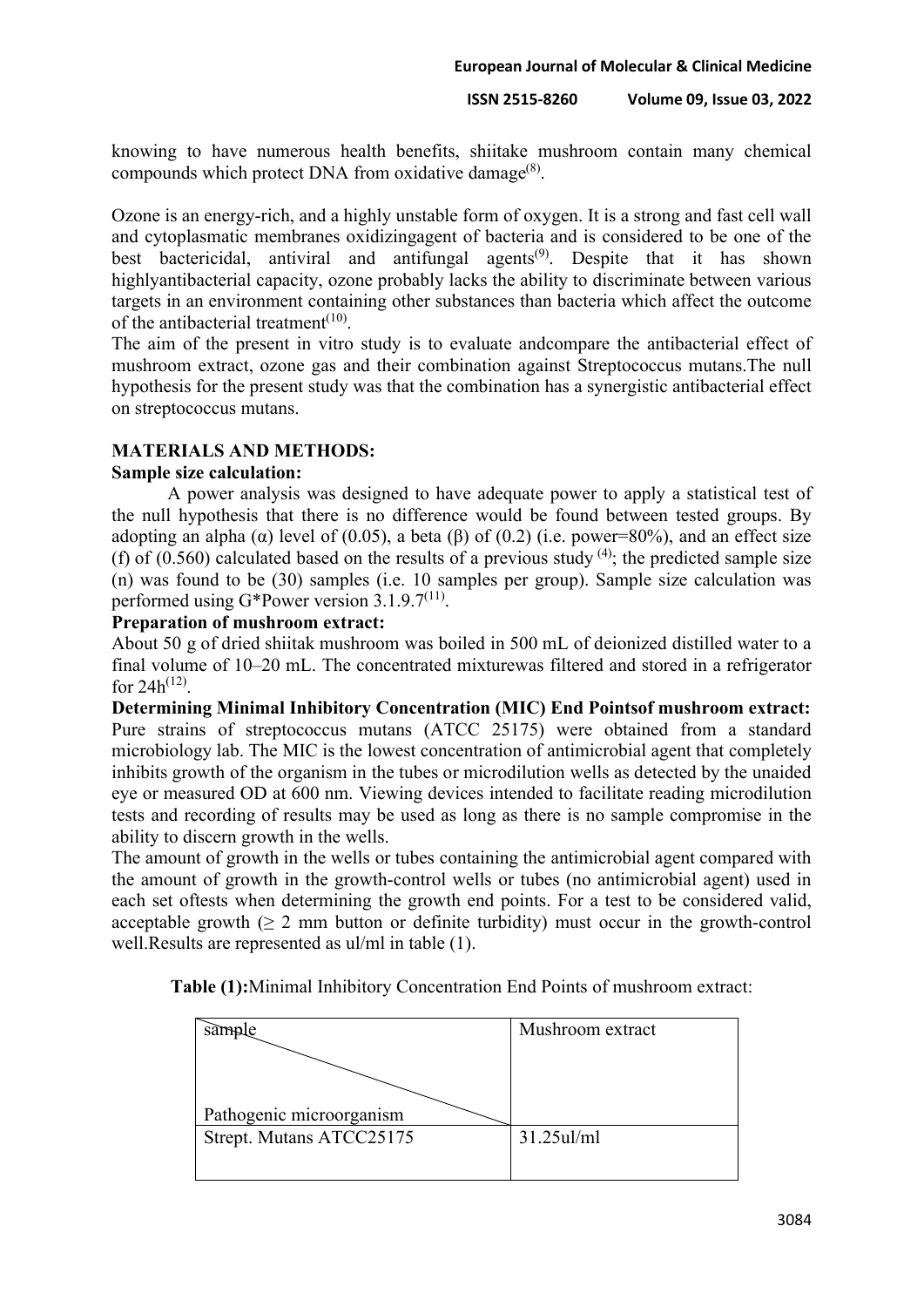#### **Ozone generation:**

The ozone was generated using coaxial dielectric barrier discharge (DBD) technique at the Center of Plasma Technology, Faculty of Science, Al-Azhar University, Nasr City, Cairo, Egypt as described by Khaled H. Metwaly et al. <sup>(13)</sup>. The DBD cell was fed by oxygen gas. The concentration of the generated ozone was controlled by the discharge current and the gasflow rate was adjusted to 615 ml/min. the ozone concentration of the gas was 2100 ppm,  $\pm 10\%$ . The concentration of ozone inside each tube was measured using ozone analyzer (Model H1-AFX-Instrumentation, USA)

## **Sample grouping:**

A total of 30 tubes were divided into three groups:

Group I: Aqueous extract of mushroom

Group II: ozone gas

Group III: Aqueous extract of mushroom**+** ozone gas

Aliquots of 100 ul of the suspensions  $(10^{\wedge}10/ml)$  of S. mutanswere added to 9.9 mlsalt buffer in tubes. Ten falcon tubes were treated with mushroom extract at pre minimal inhibitory concentration (31.25 ul/ml). Other ten falcon tubes were exposed to ozone for 30 sec.The delivery of ozone wasstarted when bubbles were detected in the buffer $(10)$ . The last ten were treated with mushroom extract at the pervious concentration then exposed to ozone for 30sec. After serially diluted in a salt buffer solution, 100 ul aliquots of the samples were spread on Mitissalivarius agar (Himedia, india) supplemented with bacitracin (10 mg/l) and potassium tellurite (3.3 mg/l) which were incubated in 5% CO2 and 95% air at 37 C for 2 days. The number of bacterial colonies (CFU) on the plates were counted.

#### **Statistical analysis:**

Numerical data was represented as mean and standard deviation (SD) values. Normality was checked using Shapiro-Wilk's test and by viewing data distribution. Bacterial count data were non-parametric and were positively skewed. They were log transformed, rechecked for normality and were found to be normally distributed. They were analyzed using one-way ANOVA followed by Tukey's post hoc test. The significance level was set at  $p<0.05$  within all tests. Statistical analysis was performed with R statistical analysis software version 4.1.3 for Windows.

## **Results**

Results showed that there was a significant difference between different groups (f=31.69,  $p<0.001$ ). The highest value of bacterial count was recorded for ozone therapy (8.97 $\pm$ 0.18), followed by mushroom extract  $(8.69\pm0.45)$ , while the lowest value of bacterial count was recorded for mushroom extract + ozone therapy  $(3.36\pm0.12)$ . Post hoc pairwise comparisons showed mushroom extract + ozone therapy to have a significantly lower value than other groups (p<0.001). Mean and standard deviation values for log bacterial count in different groups were presented in in table (2) and figure (1).

| Log bacterial count (Mean $\pm SD$ ) |                |                  |         |  |                         |       |                 |
|--------------------------------------|----------------|------------------|---------|--|-------------------------|-------|-----------------|
| <b>Mushroom</b><br>extract           | <i>therapy</i> | Ozone   Mushroom | extract |  | Ozone<br><i>therapy</i> | value | <i>p</i> -value |

**Table (2):** Intergroup comparison for log bacterial count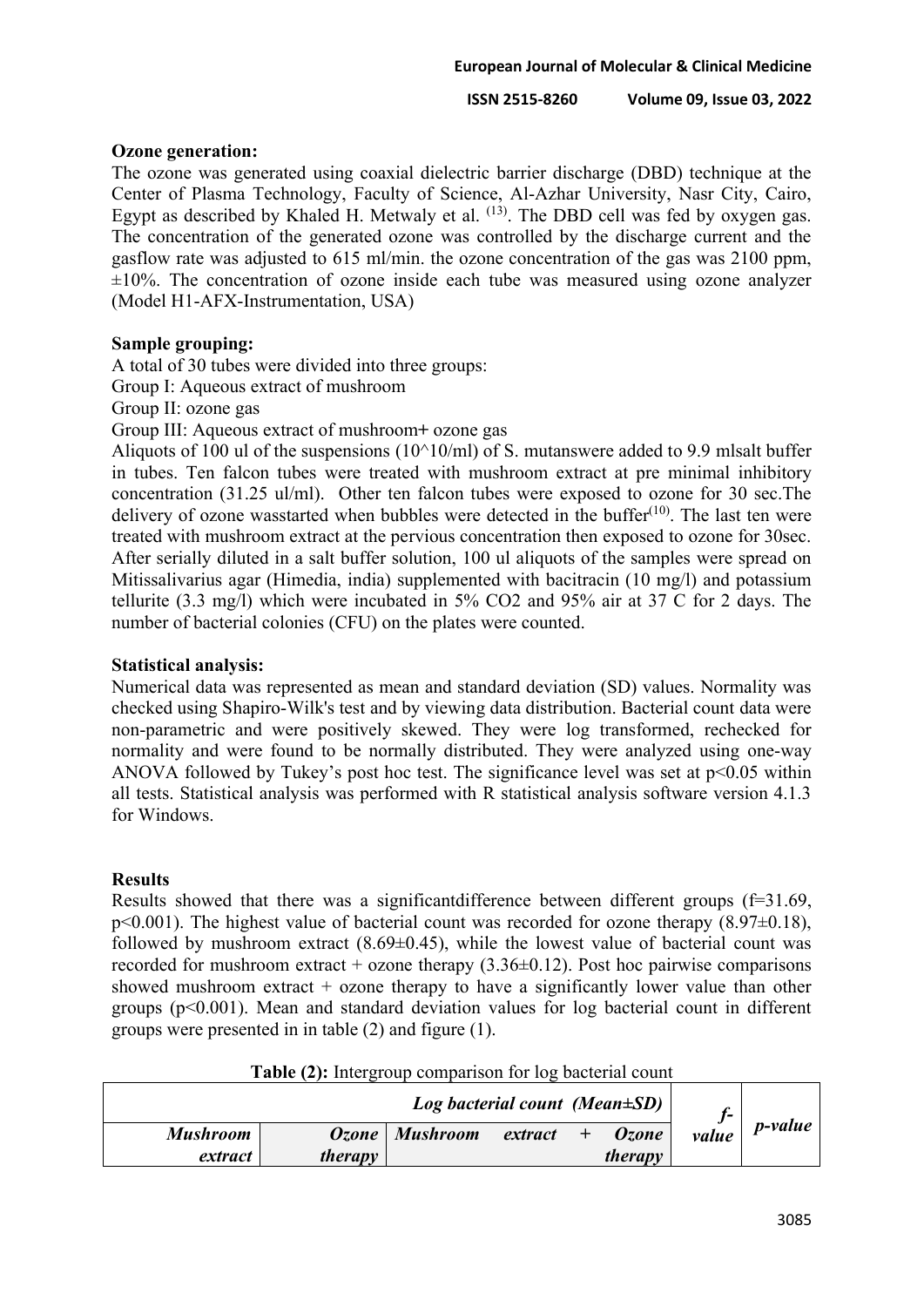**ISSN 2515-8260 Volume 09, Issue 03, 2022**

| $8.69 \pm 0.45^{\rm A}$ | 8.97 $\pm$ 0.18 <sup>A</sup> | $3.36\pm0.12^{\rm B}$ 31.69 < 0.001* |  |  |
|-------------------------|------------------------------|--------------------------------------|--|--|
|-------------------------|------------------------------|--------------------------------------|--|--|

Means with different superscript letters within the same horizontal row are significantly different\*significant ( $p$ <0.05)



**Figure (1):**Bar chart showing mean and standard deviation valuesof log bacterial count in different groups

# **DISCUSSION**

The removal of the cariogenic biomass appears to be essential for control of caries progression. A significant reduction of causative bacteria such as streptococcus mutanssuggested that there was absence of caries lesion activity, the restored microenvironment has less activity, and is less acidic as compared to carious tissue environment<sup> $(14)$ </sup>.

This study was designed to evaluate the antibacterial effect of mushroom extract, Ozone gas and combination of both on cariogenic bacteria.

Streptmutans was chosen as the test organism because they are one of the predominant inhabitants of dental plaque and have been implicated in the formation of dental caries because of their acidogenicand aciduric properties<sup> $(12)$ </sup>.

Mushroom contains erythritol which is 1,2 and 3,4-butanetetrol which has 70–80% sweetness more than that of sucrose. It is classified as a noncariogenic sweetener based on a study  $(15)$ .

Ozone gas is among the pharmaceutically least invasive techniques used for caries preventionand treatment. It can be used alone or in combination with other techniques to treat carious lesions<sup> $(16)$ </sup>. Caries management using ozone is conservative, and requires shorterperiods of mouth opening. In addition, ozone is efficient in killing and reducing different cariogenic micro organisms such as streptococcus mutans, streptococcus sobrinus and lactobacilli $^{(17)}$ .

Colony forming unit (CFU) is a measure of viable bacterial cellsnumbers in CFU/mL. These are an indication of the number of remaining viable cells that able to proliferate and form small colonies<sup> $(18)$ </sup>. The two advantages of CFU are the capacity for counts of any number of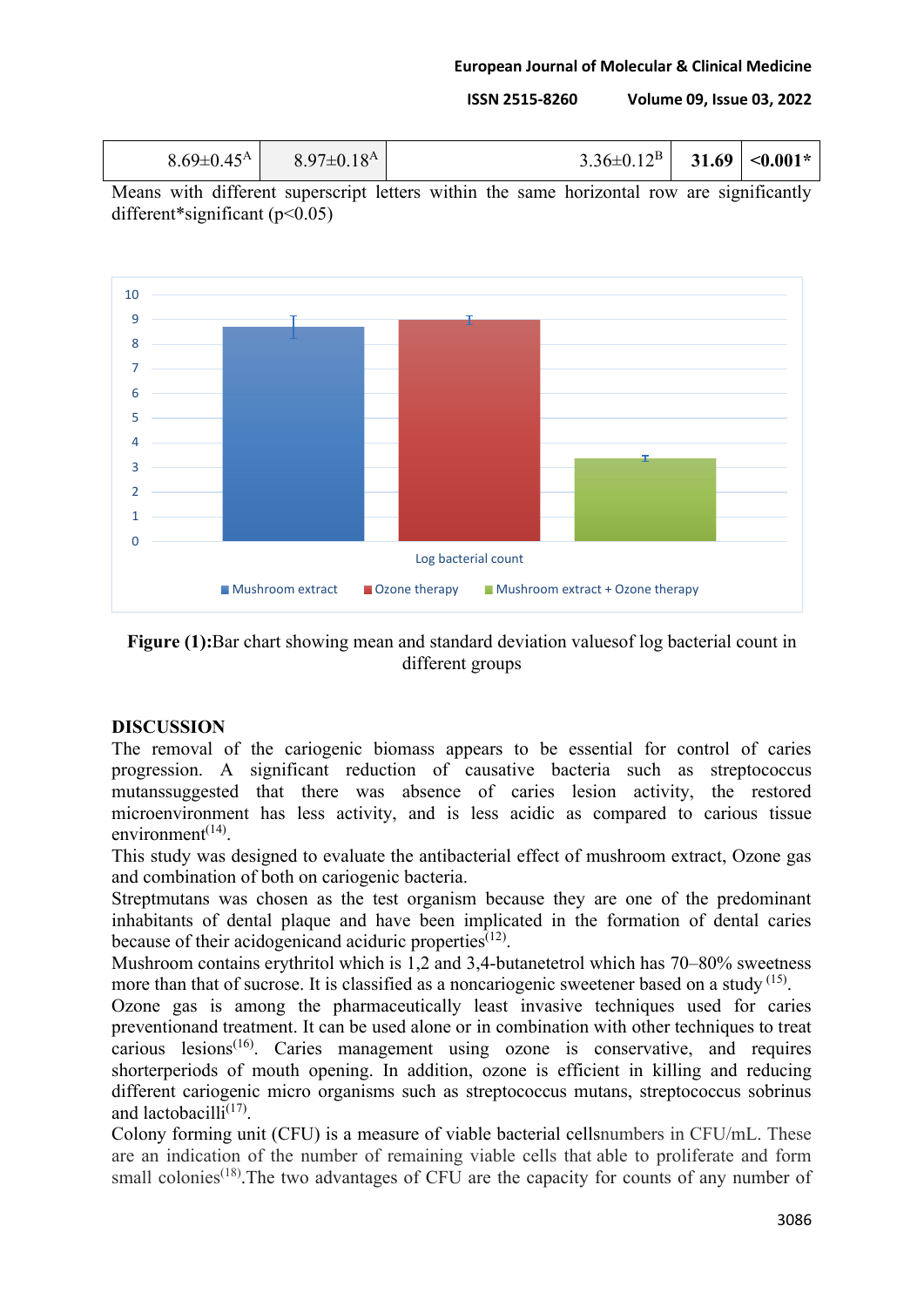bacteria using dilutions, if too many, or concentrations if too few and viable bacteria are the only bacteria counted with this method as the CFU method excludes dead bacteria and  $debris<sup>(19)</sup>$ .

In the present study, the highest value of bacterial count was recorded for ozone therapy, followed by mushroom extract, while the lowest value of bacterial count was recorded for mushroom extract + ozone therapy. The difference in mean *S. mutans*among the groups was found to be statistically significant  $(p < 0.001)$ .

The mushroom extract showed antibacterial activityagainst *S. mutans*. Mushroom extracts have some active, low-molecular-weight compounds (plectasin, confuentin, grifolin, neogrfolin) that show antibacterial action<sup>(20)</sup>. The low molecular mass (LMM) fraction of extracts from an edible mushroom called Shiitake mushroom (Lentinusedodes) are mainly secondary metabolites such as sesquiterpenes and other terpenes, steroids, and benzoic acid derivatives<sup> $(21)$ </sup>. High molecular mass compounds are mostly peptides and proteins.

This proves bacteriostatic action of Shiitake mushrooms by inhibiting thesynthesis of DNA. This bacteriostatic effect is also confirmed by morphological effects by the LMM fractions which show elongation of the bacteria with interrupted septa. The morphogenetic effects which induced by the mushroom similar to those observed in streptococcal thermosensitive temperature or exposed to inhibitory doses of B-lactam antibiotics<sup> $(22)$ </sup>.

Moreover, the*S. mutans*showed no adherence to glass in the presence of erythritol which suggests that erythritol is a sugar not used by bacteria for synthesis of glucans. Since it is not used by these bacteria, the byproduct lactic acid is not produced $(15)$ .

The present study showed S. mutans sensitivity to the ozoneexposurefor 30s which is lower than mushroom extract. Ozone gas is reported to have a strongoxidizing power with a reliable bactericidal effect by mediating oxidation that destroys the cell walls and cytoplasmic membranes of bacteria beside its low cytotoxicity with a rapid degrading just after contact with organic compounds<sup> $(4)$ </sup>. It showed significant effectiveness in reducing the numbers of *S.mutansin dental samples via a mechanisminvolving the rupture of their membranes*<sup>(23)</sup>.

Previous studies stated that not only the application time of ozone but also the dose used plays an important role on the antibacterial effect of ozone. An application of a higher ozone dose would probably need a lower application time in order to get higher disinfecting  $effect^{(24)}$ .

Furthermore, another study stated that 80sozone application time seems to be insufficient to exert an optimal antibacterial effect on the infected dentin surface and vacuum applicatorof the ozone device might have been inadequate forreaching the cylindrical cavity surfaces<sup> $(4)$ </sup>.

The combination between mushroom extract and ozone gas in the present studyhas a significant lower value of bacterial count than other groups. The bacteriostatic action of Shiitake mushrooms by inhibiting the synthesis of DNA of bacteria was added to a strongoxidizing power of ozone which destroys the cell walls and cytoplasmic membranes of bacteria leading tosynergisticantibacterial effect.

The null hypothesis that the mushroom extract and ozone have synergistic antibacterial effect on streptococcus mutans was accepted as the results demonstrated that there was a statistically significant difference between the combination and each material alone.

## **References**

- 1. Mount GJ, Ngo H. Minimal intervention: A new concept foroperative dentistry. Quintessence Int 2000;31:527-33.
- 2. Martin FE, Nadkarni MA, Jacques NA, Hunter N. Quantitativemicrobiological study of human carious dentine by culture andreal-time PCR: association of anaerobes with histopathologicalchanges in chronic pulpitis. J ClinMicrobiol 2002;40:1698-704.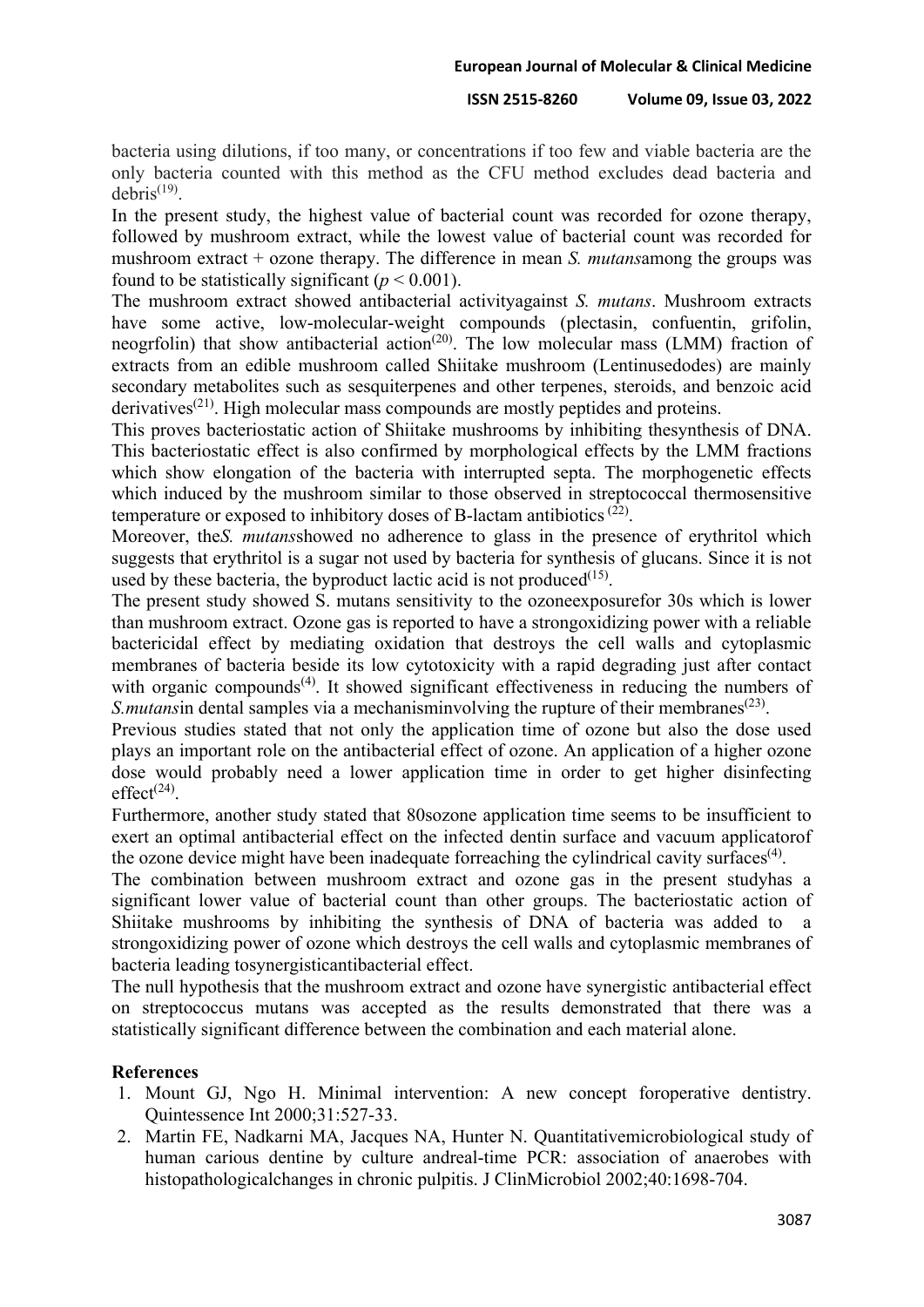- 3. Ratledge DK, Kidd EA, Beighton D. A clinical andmicrobiological study of approximal carious lesions, Part 2:Efficacy of caries removal following tunnel and class II cavitypreparations. Caries Res 2001;35:8-11.
- 4. Sancakli HS, Siso SH, Yildiz SO, Gökçe YB. Antibacterial Effect of Surface Pretreatment Techniques against *Streptococcus Mutans*. Niger J ClinPract 2018;21:170- 5.
- 5. Thaper S, Lakshmi T. Effects of mushroom on dental caries. J Adv Pharm Edu Res 2017;7(3):197-199.
- 6. Signoretto et al. Effects of mushroom and chicory extracts on the shape, physiology and proteome of the cariogenic bacterium Streptococcus mutansBMC Complementary and Alternative Medicine 2013, 13:117
- 7. Jenabian N, Abedi M, Tayebi P, et al. Local delivery of metronidazoleand chlorhexidine as toothpaste in treatment of adult periodontitis.Int J Pharmacol 2008;4(5):361–368. DOI: 10.3923/ijp.2008.361.368.
- 8. Sharma S and Prakash S. To detect the minimum inhibitory concentration and time-kill curve ofshiitake mushroom on periodontal pathogens: An *in vitro* study J Indian SocPeriodontol. 2019 May-Jun; 23(3): 216–219.
- 9. Bocci V, Scientific. Medical aspects of ozone therapy. Stateof the art. Archives of Medical Research 2006;37:425-35.
- 10. Johansson E, Claesson R, van DijkenJ.W.V.Antibacterial effect of ozone on cariogenic bacterial speciesjournal of dentistry 37(2009)449-453.
- 11. Faul, Franz, et al. "G\* Power 3: A flexible statistical power analysis program for the social, behavioral, and biomedical sciences." *Behavior research methods* 39.2 (2007): 175-191.
- 12. Devarasanahalli SV, Kurian B, Aswathanarayana RM, *et al.* Comparison of the Antibacterial Efficiency of Herbal Extracts of Aloe Vera Leaves and Mushroom against *Streptococcus mutans*and *Lactobacillus*: An *In Vitro* Study. Int J Experiment Dent Sci 2020; 9(1):8–12.
- 13. H.A. Gad, G.F. Abo Laban, K.H. Metwaly et al., "Efficacy of ozone for Callosobruchus maculates and Callosobruchuschinensis control incowpea seeds and its impact on seed quality, Journal of Stored Products Research, 92 (2021) 101786.
- 14. Mostafa N M, Moussa S A. The Effectiveness of the Partial Caries Removal as a Treatment Option in Deep Carious Lesion Management- Review. Int J Oral Health Dent Manag. 2018; 2(1); 1-3.
- 15. Ishikawa NK, Kasuya MC, Vanetti MC. Antibacterial activity of Lentinulaedodes grown in liquid medium. Braz J Microbiol 2001;32:206-10.
- 16. Tahmassebi, J. F., Chrysafi, N. &Duggal, M. S. The effect of ozone on progression or regression of artificial caries-like enamel lesions in vitro. *J. Dent.* 42(2), 167–174 (2014).
- 17. Mahmoud K. AL‑Omiri1,2\*, Nasser M. Alqahtani3, Nasser M. Alahmari3, RaedAbul Hassan4, Abdullah A. Al Nazeh5 & Edward Lynch6Treatment of symptomatic, deep, almost cariously exposed lesions using ozone Scientific Reports (2021) 11:11166
- 18. [Sundararajan](https://www.sciencedirect.com/science/article/pii/B9781907568152500066#!) R[.Electroporation-Based Therapies for CancerF](https://www.sciencedirect.com/science/book/9781907568152)rom Basics to Clinical Applications 2014, Pages 127-159
- 19. Ronen Hazan, Yok-Ai Que, Damien Maura, Laurence G Rahme. A method for high throughput determination of viable bacteria cell counts in 96-well plates. 2012; 12: 259.
- 20. Rai M, Sen S, Acharya K. Antibacterial activity of four wild ediblemushroom from darjeeling hills, West Bengal, India. Int J Pharm TechRes 2013;5(3):949–956.